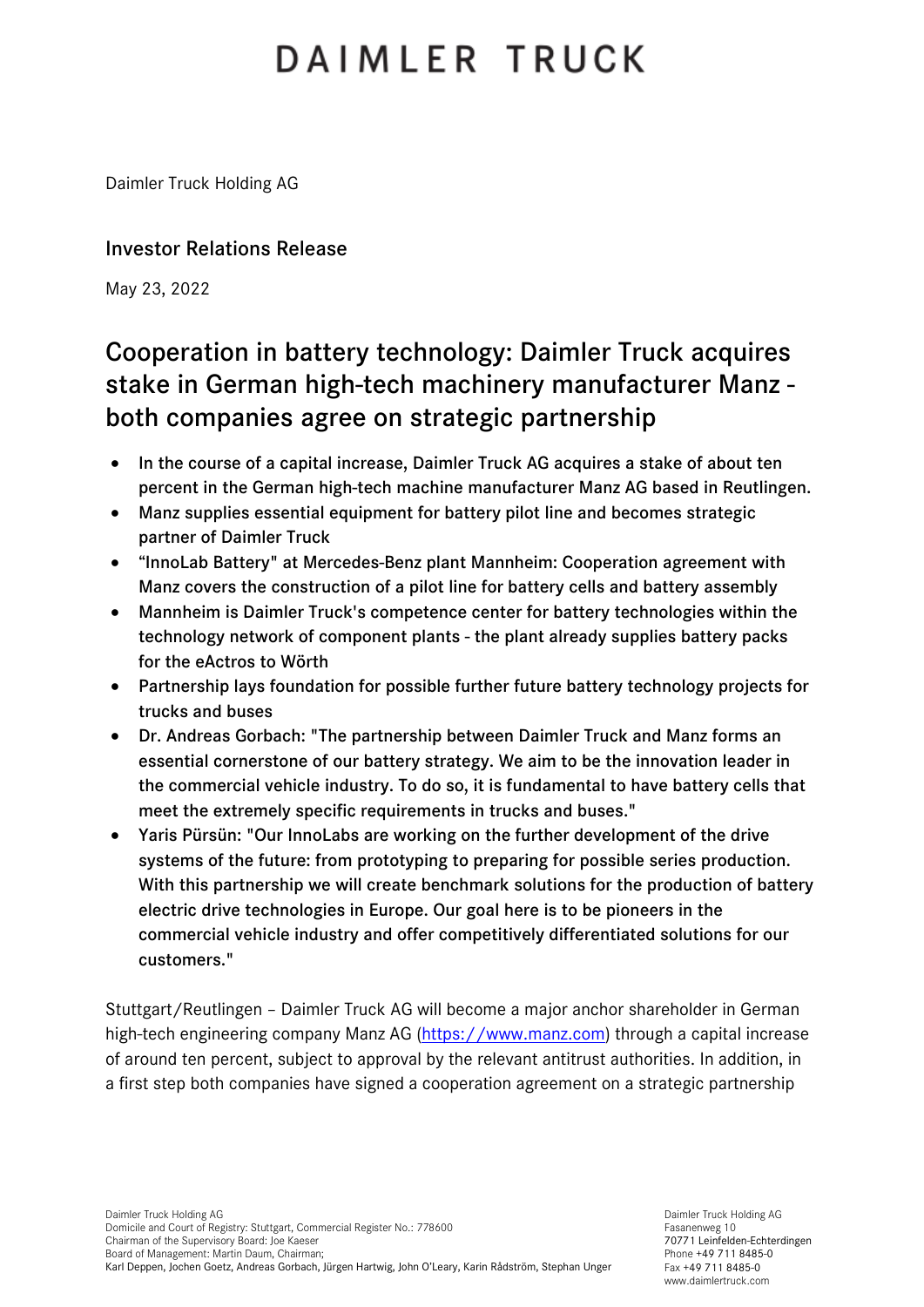to establish a pilot line for the production of lithium-ion battery cells and for the assembly of batteries at Daimler Truck's Mannheim site. Within the framework of this partnership, both companies will pool their expertise and develop further projects for their joint future. The aim is to develop innovative battery technology and associated production processes for trucks and buses.

Manz AG is a globally active high-tech machine manufacturer with a focus on the automotive industry and electro mobility. The Reutlingen-based company has more than ten years of process and product experience in plant engineering for cell and battery production. With this investment, Daimler Truck is taking a strategically important step in the design of CO2-neutral transport and in the transformation from conventional drive systems to alternative drive technologies.

Dr. Andreas Gorbach, Member of the Board of Management of Daimler Truck Holding AG and in this function responsible for Truck Technology: "The partnership between Daimler Truck and Manz forms an essential cornerstone of our battery strategy. We aim to be the innovation leader in the commercial vehicle industry. To do so, it is fundamental to have battery cells that meet the extremely specific requirements in trucks and buses. The prerequisite for this is the very close integration of product development and the development of production processes. Together with Manz, we will shape this requirement - our pilot line for the production of battery cells at the Mercedes-Benz plant Mannheim is a key step in this direction."

The Mercedes-Benz plant Mannheim is the competence center for battery technologies and high-voltage systems at Daimler Truck. Mannheim already supplies the Mercedes-Benz plant Wörth with battery packs for series production of the all-electric eActros. In the so-called "InnoLab Battery" in Mannheim, development and production areas work closely together to generate innovative market solutions for trucks and buses. In the future, the company's own lithium-ion battery cells will be developed here, produced on a pilot line and assembled into complete battery systems. Over 60 new machines and systems will be set up in the coming months in the approximately 10,000 square meter InnoLab. By the end of 2024, the research findings will be incorporated into the development of Daimler Truck's battery-electric product platform. The "InnoLab Battery" thus lays the foundation for the future competence of proprietary battery technology within Daimler Truck and generates knowledge for the production of lithium-ion battery cells and their commercial vehicle-specific application. The findings from this lab will also form the basis for future decisions regarding the manufacturing depth for own battery systems.

Yaris Pürsün, Head of Global Powersystems Operation Daimler Truck: "Our InnoLabs are working on the further development of the drive systems of the future: from prototyping to preparing for possible series production. With this partnership, we will create benchmark solutions for the production of battery electric drive technologies in Europe. Our goal here is to be pioneers in the commercial vehicle industry and offer competitively differentiated solutions for our customers."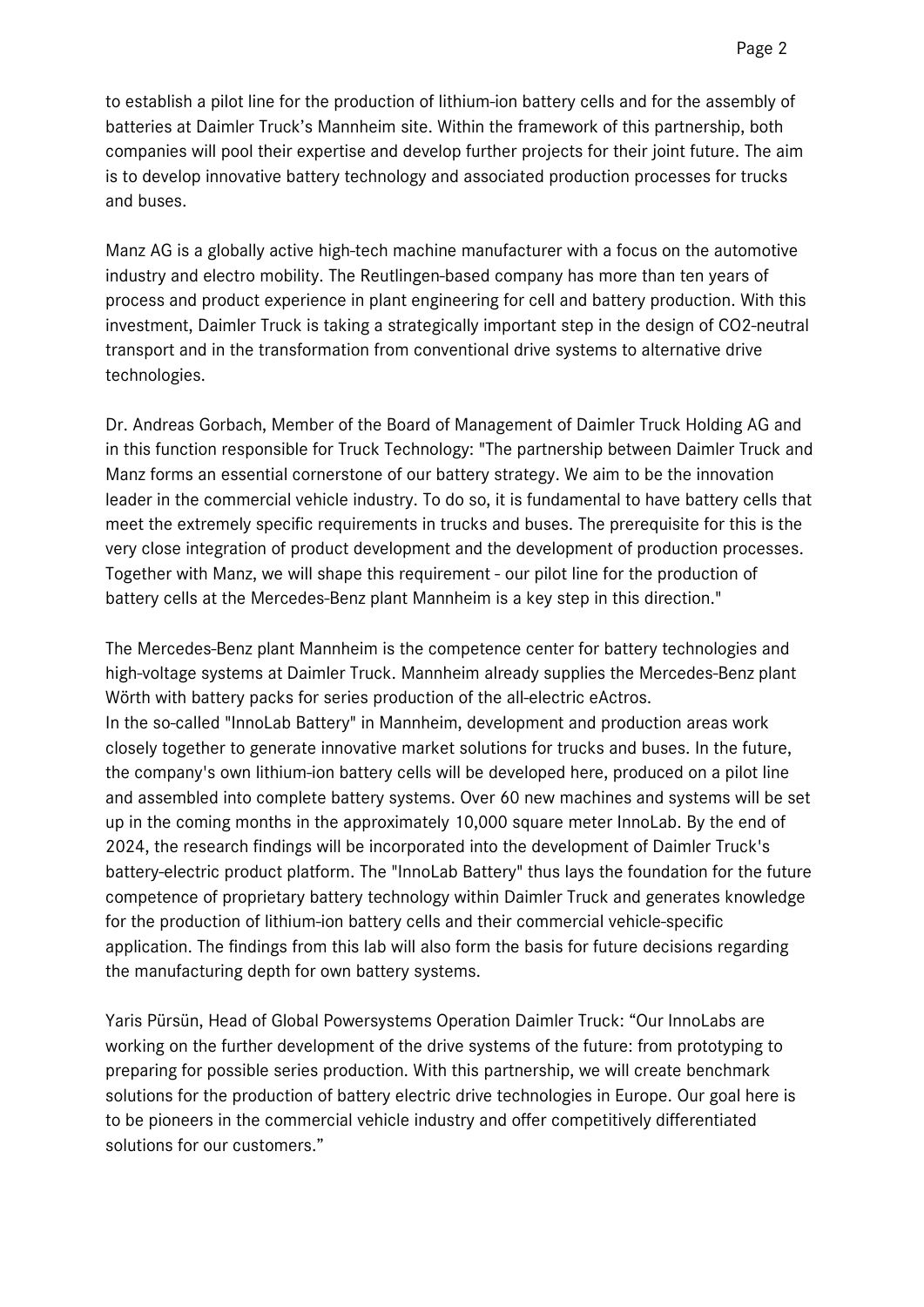Martin Drasch, CEO of Manz AG: "The strategic cooperation with Daimler Truck as one of the world's largest commercial vehicle manufacturers reflects our strong position as an innovation driver and technology leader in the field of lithium-ion battery production. Manz has decades of experience in process & product development in the battery sector as well as proven expertise in the realization of large-scale projects. With our innovative production concepts and solutions for the manufacture of lithium-ion batteries, we are therefore the ideal partner to successfully play an active role in shaping Daimler Truck's electrification strategy."

#### **About the InnoLabs**

The InnoLabs are part of the future target pictures agreed upon last year for Daimler Truck's German component plants and set the cornerstones for the establishment of a production and technology network for electric drive components and battery systems. A second InnoLab is being set up at the Kassel and Gaggenau locations, which will focus on the electric powertrain consisting of the main components electric engine, inverter, transmission and axle system.

#### **About the Mannheim site**

Today's Mercedes-Benz plant Mannheim was founded in 1908. More than 4,600 employees produce engines and related components for commercial vehicles at the site. It is also Daimler Truck's center of competence for battery technologies and high-voltage systems, contributing significantly to the series production of the electrified product portfolio. The foundry at the plant is one of the world's leading manufacturers of iron vehicle castings. In addition, engines for commercial vehicles as well as passenger cars are remanufactured in Mannheim. In addition, Mannheim is home to the large family of the Mercedes-Benz Citaro city bus, which since 2018 has also been manufactured as the all-electric eCitaro and is produced on the same lines as the Citaro with combustion engine, which has proven itself many thousands of times over. Around 3,500 employees work in bus production in Mannheim. Training and securing young talent are also equally important for the Mannheim location: with over 100 years of experience, young people are trained at the site - in total, over 11,000 young people have completed their training here.

#### **About Manz AG**

Manz AG is a globally active high-tech engineering company. With a focus on the automotive industry and electro mobility, battery manufacturing, electronics, energy as well as medical technology, Manz develops and builds innovative and efficient production solutions: From customized single machines for laboratory production or pilot and small series production, to standardized modules and systems, to turnkey lines for mass production. Technologically, Manz's production equipment is based on many years of experience in the fields of automation, laser processing, inspection systems, and wet chemistry. With currently around 1,400 employees, the Manz Group develops and produces in Germany, Slovakia, Hungary, Italy, China and Taiwan. Sales and service subsidiaries also exist in the USA and India. Manz AG was founded in 1987 and has been listed on the Frankfurt Stock Exchange since 2006. In fiscal year 2021, the Group generated revenues of around 227 million euros.